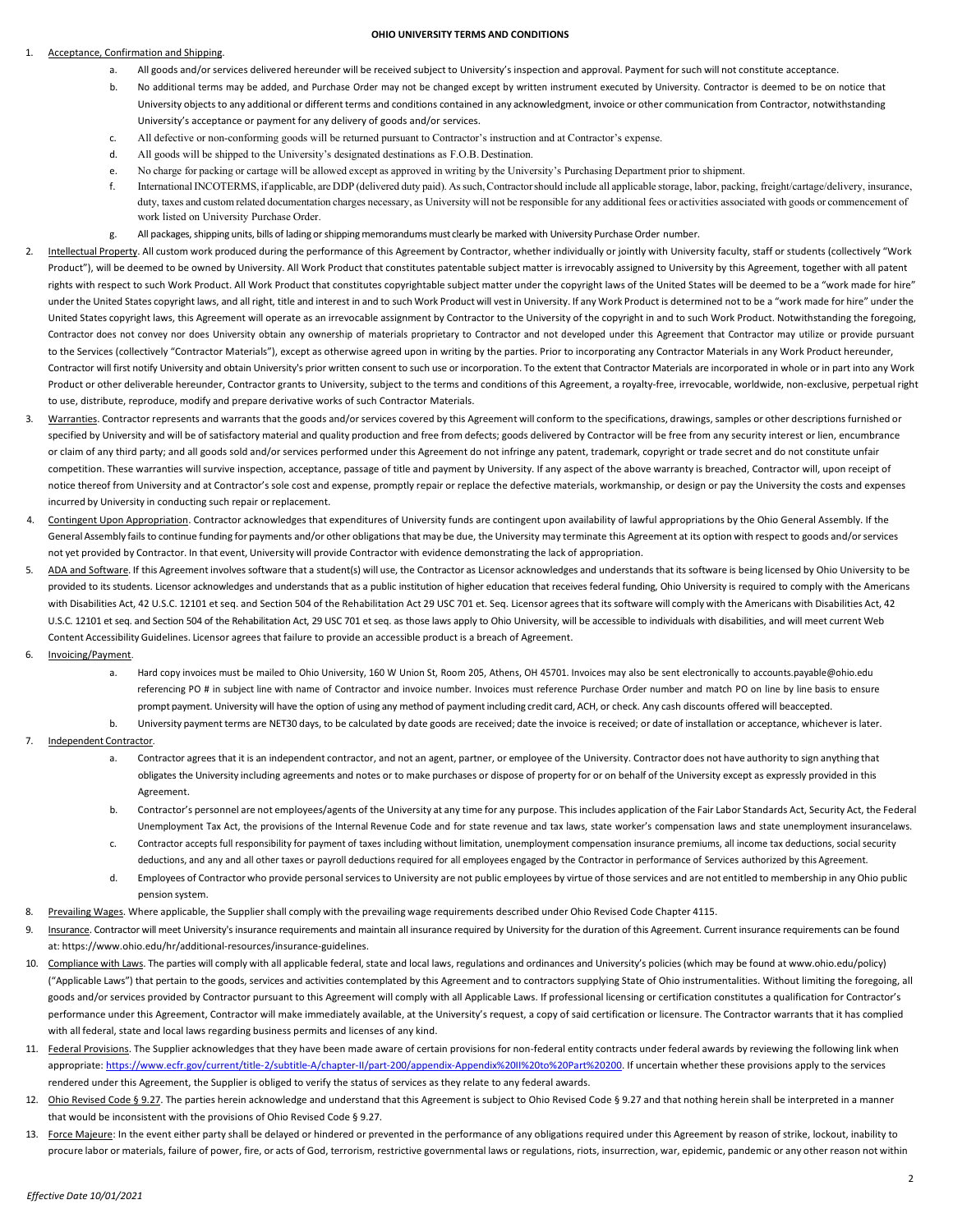the reasonable control of either party ("Force Majeure Event"), the performance of such obligations shall be excused for a period of such delay and the period for the performance of any such act shall be extended for a period equivalent to the period of any such delay, or, at the discretion of the University, this Agreement may be terminated without further liability or obligation to either party. When either party has knowledge of any Force Majeure Event that will delay or affect its performance, such party will immediately notify the other party.

- 14. Taxes. The parties acknowledge that the goods and/orservices provided hereunder are exempt from Ohio sales tax and federal excise tax, including federal transportation tax. An exemption certificate is available, upon request, from the University Procurement office.
- 15. Termination for Cause.
	- a. If a party commits a material breach of this Agreement, then the non-breaching party may terminate this Agreement for cause, so long as the non-breaching party first provides breaching party with a written notice of the breach and breaching party fails to cure the breach within ten business days of receipt of the notice (or, if the breach by its nature cannot reasonably be cured within ten business days, then non-breaching party may terminate if the breaching party fails to begin to cure the breach within ten business days of receipt of the notice and works diligently thereafter to cure the breach). Such termination will be without prejudice to any other rights, recourses and remedies that may be available to the non-breaching party.
	- b. The Contractor, upon receipt of suspension or termination, will comply with the following: cease work on the suspended or terminated activities; suspend or terminate all subcontracts relating to the suspended or terminated activities; take all necessary or appropriate steps to limit disbursements and minimize costs; and, if requested by the University, furnish a report, as of the date of receipt of notice of suspension or termination describing the status of all Services under this Agreement including without limitation, results accomplished, conclusions resulting from its Services to date plus all other matters as the University may require.
	- c. The University will not be liable for any further claims, and the claims submitted by the Contractor will not exceed the total amount of consideration stated in this Agreement. In the event of suspension or termination, Contractor will return to the University within 15 days any payments made by the University where the Contractor has not rendered Services.
- 16. Termination for Convenience. University may terminate this Agreement for its convenience and without cause at any time upon thirty days prior written notice to Contractor. Upon receipt of such notice of termination for convenience, Contractor will immediately cease work and follow other instructions from University. University will pay Contractor for services rendered and/or goods provided before the date of termination. Termination under this section will not affect the rights or remedies of either party then-existing or that may thereafter accrue.

## 17. Limitationof Liability.

- a. The University'sliability for damages, whether in contract or in tort, will not exceed the total amount of compensation payable to Contractor underthis Agreement.
- b. IN NO EVENT WILL THE UNIVERSITY BE LIABLE FOR ANY INDIRECT OR CONSEQUENTIAL DAMAGES, INCLUDING LOSS OF PROFITS, EVEN IF THE UNIVERSITY IS ADVISED, KNEW OR SHOULD HAVE KNOWN OF THE POSSIBILITY OF SUCH DAMAGES.
- c. NOTWITHSTANDING ANY LANGUAGE TO THE CONTRARY, THE CONTRACTOR WILL BE LIABLE FOR ANY PERSONAL INJURY OR DAMAGE TO THE UNIVERSITY IN PERFORMING THE SERVICES, INCLUDING DAMAGE TO REAL PROPERTY OR TANGIBLE PERSONAL PROPERTY, CAUSED BY ITS FAULT OR NEGLIGENCE.

## 18. Indemnification.

- a. Contractor will indemnify and hold harmless University, its trustees, officers, employees and agents and the State of Ohio from and against all losses, costs, damages, judgments, expenses, demands, claims (including but not limited to negligence) and liabilities of every kind and description, including attorneys' fees and court costs, arising from Contractor's performance of this Agreement, Contractor's failure to perform any portion of this Agreement, Contractor's breach of any provision of these Terms and Conditions (including but not limited to its warranty of non-infringement), and any injury, death or property damage caused by the goods and/or services provided hereunder. Contractor's defense of any claim will be subject to the Ohio Attorney General's right to appoint counsel and approve settlements on behalf of University. Contractor agrees that notwithstanding any other terms exchanged by the parties, University will have no obligation to indemnify Contractor for any reason.
- b. Contractor at its own expense will defend and hold harmless University from any judgment against University to the extent that such judgment is based on a claim that software used within the scope of this Agreement infringes any patents, copyrights, license or other property rights of a third party. University will promptly notify Contractor in writing of any such claims. To the extent University is named in such claim, University and the Ohio Attorney General will have the right to approve all legal counsel used in the defense of such claim and the right to approve any settlement regarding the claim.

# 19. Confidentiality.

- a. "Confidential Information" is all information, in any format, reasonably considered by a party to be confidential, sensitive and/or proprietary that is designated by a party as confidential in writing at or within a reasonable time after disclosure. Notwithstanding the foregoing, Confidential Information is not information that (I) is or becomes publicly available absent a breach of this Agreement; (ii) was lawfully known to the receiver of the information without an obligation to maintain its confidentiality; (iii) is received from another source who can disclose it lawfully and without an obligation to maintain its confidentiality; or (iv) is independently developed. The parties will use commercially reasonable efforts (at least as protective as efforts undertaken by a party to protect its own Confidential Information) to prevent disclosure of each other's Confidential Information to third parties. In the event of an unauthorized disclosure of Confidential Information, the party responsible for the disclosure will immediately notify the other party and will reasonably cooperate with the affected party to mitigate the disclosure and prevent further unauthorized disclosures.
- b. Notwithstanding the foregoing, Contractor acknowledges that University records are subject to disclosure under the Ohio Public Records Act. When the University receives a request involving Contractor's information, including this Agreement, the University will notify Contractor immediately of the request. Contractor will have 15 days to obtain an order prohibiting the disclosure or a protective order to protect the disclosure of any information. Contractor's failure to obtain an order prohibiting the disclosure within the 15-day period constitutes a waiver of any claim Contractor may have againstthe University for disclosure of the information.
- c. A party will return or destroy the other party's Confidential Information when reasonably requested to do so by that party. The parties will use any information and materials exchanged between them solely for the purposes contemplated by this Agreement.

#### 20. Nondiscrimination.

- a. Contractor acknowledges and agrees that Contractor does not discriminate in employment on the basis of race, color, religion, sex, age, ethnicity, national ancestry, national origin, sexual orientation, pregnancy, gender, gender identity or expression, military service or veteran status, and mental or physical disability.
- b. In fulfilling the terms of this Agreement, the Contractor agrees that if applicable, Executive Order 13496 (29 CFR 471, Appendix A to Subpart A) and 41 CFR 60-1.4(a), 60-1.7, **60-4.3 are incorporated herein. If applicable, all contractors and subcontractors shall abide by the requirements of 41 CFR 60–300.5(a) and 60–741.5(a). These regulations prohibit discrimination against qualified individuals based on their status as protected veterans or individuals with disabilities, and prohibit discrimination against all individuals based on their race, color, religion, sex, sexual orientation, gender identity or national origin. Moreover, these regulations require that covered prime contractors and subcontractors take affirmative action to employ and advance in employment individuals without regard to race, color, religion, sex, sexual orientation, gender identity, national origin, disability or veteran status.**
- 21. No Findings for Recovery. Contractor warrants that it is not subject to an unresolved Finding for Recovery under Ohio Revised Code Section 9.24. Contractor agrees that if this representation is deemed to be false, this Agreement will be void ab initio, and Contractor must immediately repay all funds paid under this Agreement.
- 22. Use of Name. Neither party may not use the name, logos or identifying marks of the other party in any advertisement, promotional materials, press release or other public statement or on its website unless it first obtains the express written permission of the other party.
- 23. Choice of Law; Venue. This Agreement will be governed by and construed in accordance with the laws of the State of Ohio, without regarding to any choice of law principles. Any litigation arising from or related to this Agreement may be brought only in the federal or state courts of Ohio with appropriate jurisdiction, and the parties irrevocably consent to the jurisdiction and venue of suchcourts. Any litigation seeking monetary damages from University will be filed in the Ohio Court of Claims.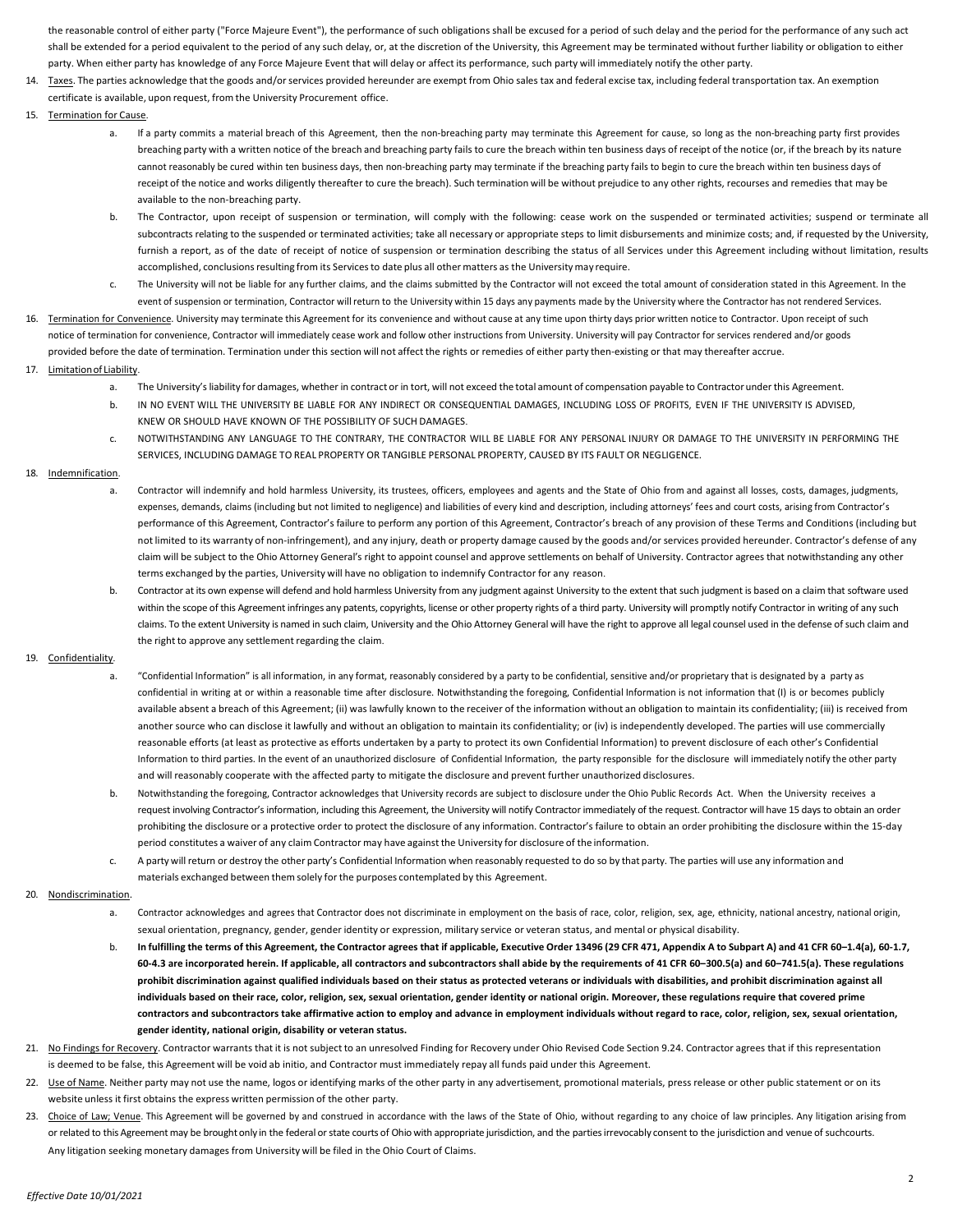- 24. Assignment. Contactor will not assign any right, obligation, or duty under this Agreement without the prior written consent of the University.
- 25. Notices. All notices required or permitted to be given under this Agreement will be made to the parties at their respective addresses listed on the reverse, and such notice will be effective on the date given when provided personally, three days after being mailed by certified mail (return receipt requested) or one day after having been delivered to a nationally-recognized express delivery service for overnight delivery. A party may reasonably amend its notice address(es) upon written notice to the other party.
- 26. Drug-Free Workplace. Contractor will comply with all applicable federal, state and local laws regarding smoke-free and drug-free work places and will make a good faith effort to ensure that any of its employees or permitted subcontractors engaged in the work being performed hereunder do not purchase, transfer, use or possess illegal drugs or alcohol or abuse prescription drugs in any way.
- 27. Campaign Contributions. Contractor warrants that neither Contractor nor its partners, officers, shareholders, or spouses of any such person, has made contributions in excess of the limitations.